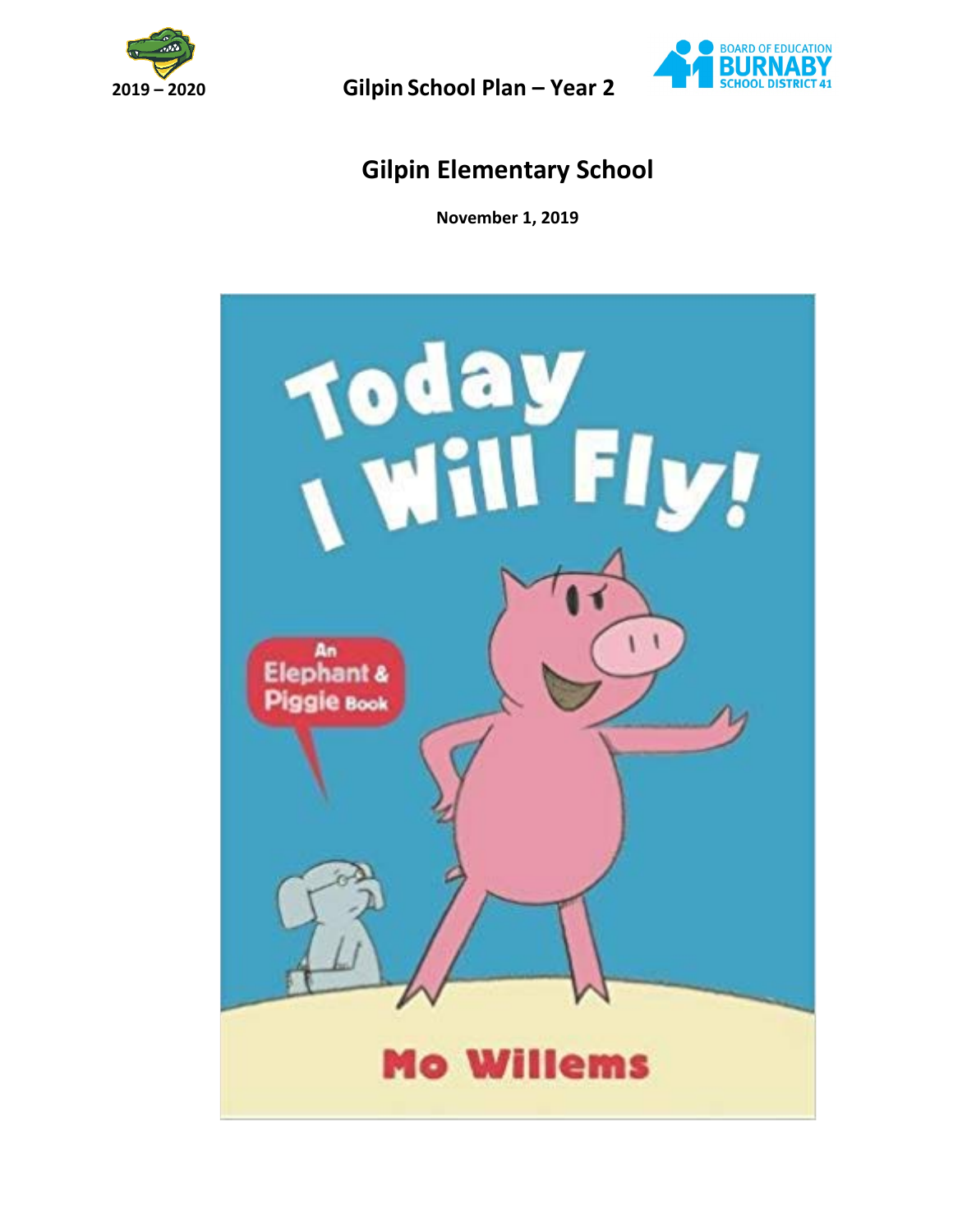





#### **Who are we?**

Located in the heart of Burnaby, Gilpin Elementary School is a wonderful place of learning, sharing and caring where students come to learn from Kindergarten to Grade Seven. We have an exceptional staff of teachers, educational assistants and support staff who work together to foster a strong and caring community in which our students thrive. Additionally we have a wonderful and supportive parent group who work as partners with the school to help their children reach their potential. Our students demonstrate an inclusive and supportive belief through all that they do for our community.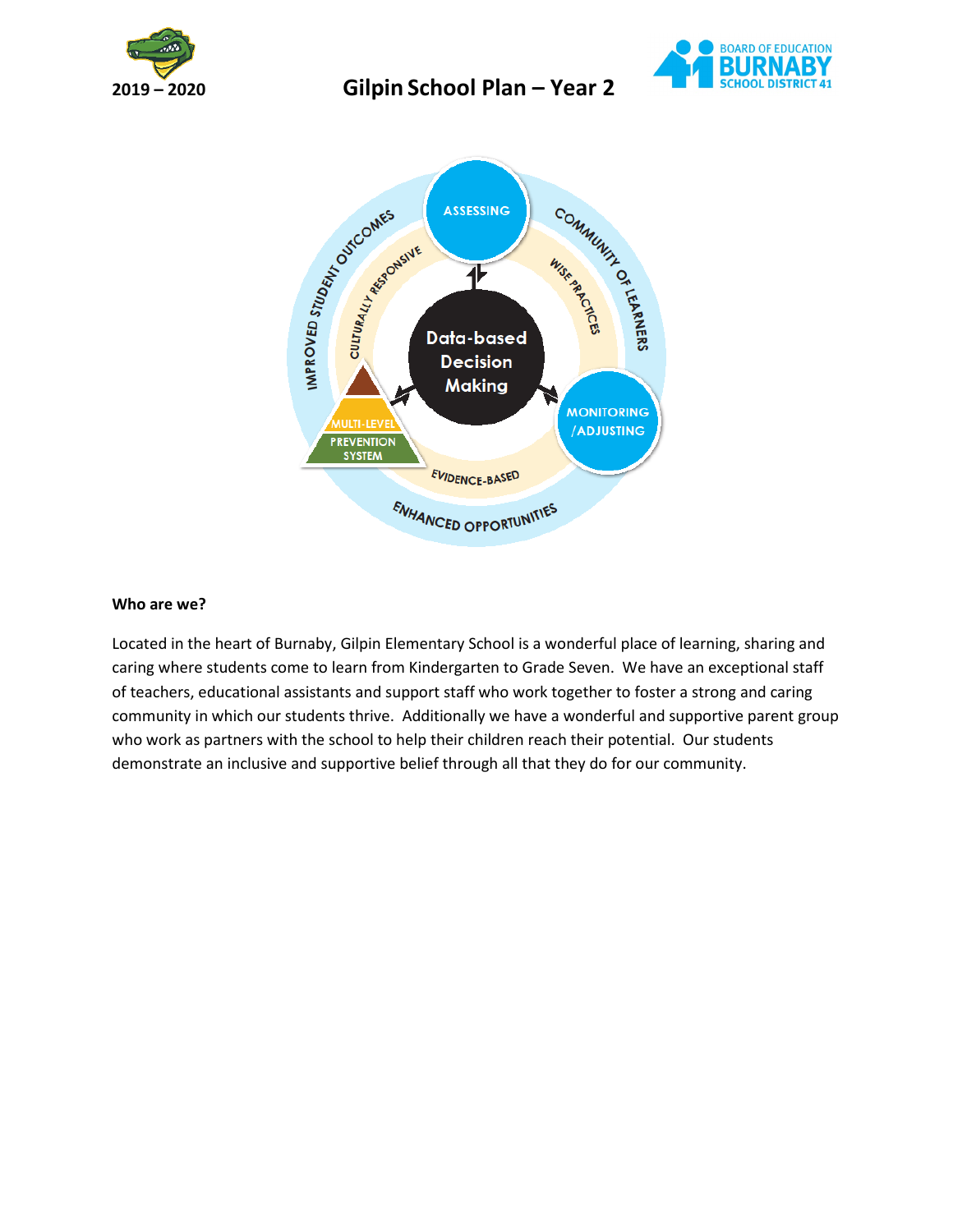



# **Our Goals:**

This year, we are working on two main goals:

## **Goal One: Social and Emotional Learning**

### **Growth Mindset:**

We want to foster the belief that we can be successful in anything we choose if we approach the task with the right mindset and a willingness to create and follow through with an action plan.

#### **Rationale:**

We have highly capable students here at Gilpin and we want them to be able to achieve their personal best. To do this, they need the skills to set attainable goals, develop a plan for success and have the 'grit' to see the plan through; making appropriate adjustments along the way.

### **Evidence:**

We have a high rate of students who shared their anxiety around academic performance.

## **Goal Two: Writing**

#### **Expository Writing:**

We want our students to be able to effectively communicate their own ideas in their expository writing.

#### **Rationale:**

Our students come with rich background knowledges and experiences. We want our students to be able to demonstrate their thinking and reasoning through their writing.

#### **Evidence:**

We are embracing a collaborative model of communicating student learning. This is highlighted in the writing process as students are encouraged to critically examine their work through constructive conversations and genuine feedback. Using school wide writing assessments, we have developed a baseline from which to improve. We will be doing a follow up assessment in the spring to measure improvement.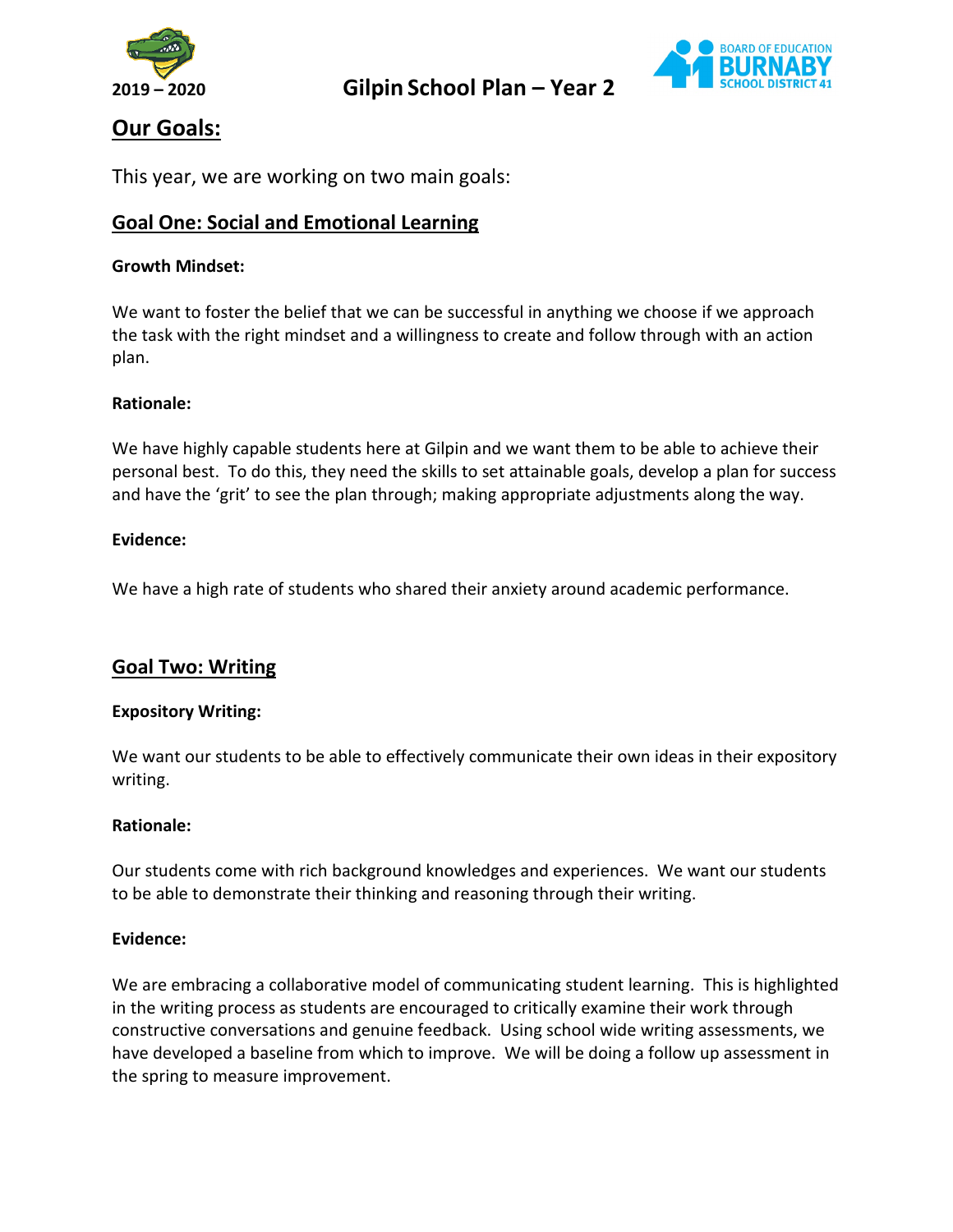

# **What is in place to support all students?**

### **Goal 1 – SEL & Mindset:**

As a staff, we are exploring the work done by Carol Dweck in her book Mindset. Her work is the centerpiece of what we are trying to get our students to understand. We would like all students to understand what a growth mindset is and use the language and strategies regularly.

Additionally, we believe that student involvement in the many opportunities presented to them in the school will give them authentic avenues to develop and practice these skills. Student involvement in school allows them to learn and try new strategies. We have a number of programs and opportunities available for all of students. Some of the opportunities we offer include:

• Leadership – supporting causes that are school based, community focussed as well as global Student roles in the school – we have a number of opportunities for students to help within the school including: Grade 6/7 leadership, Kindergarten monitoring, Safety Patrol, Leaders of our All-In program, office monitors, and many others.

- All In an inclusive lunchtime program with Grade 5 leaders teaching cooperative games
- Random Acts of Kindness School wide initiative to help students realize that they all have something to offer their community
- Lacrosse primary and intermediate days where students learn to play lacrosse and develop sportsmanship
- Intramurals offered to students in Grades 4-7 to play organized games in the gym and practice sportsmanship
- Art Club offered to primary and intermediate students during the lunch hour
- Drama Club offered to primary and intermediate students during the lunch hour
- Monitors- Kindergarten, Library and Office monitors
- Fix-it club School helpers volunteer to help out staff and students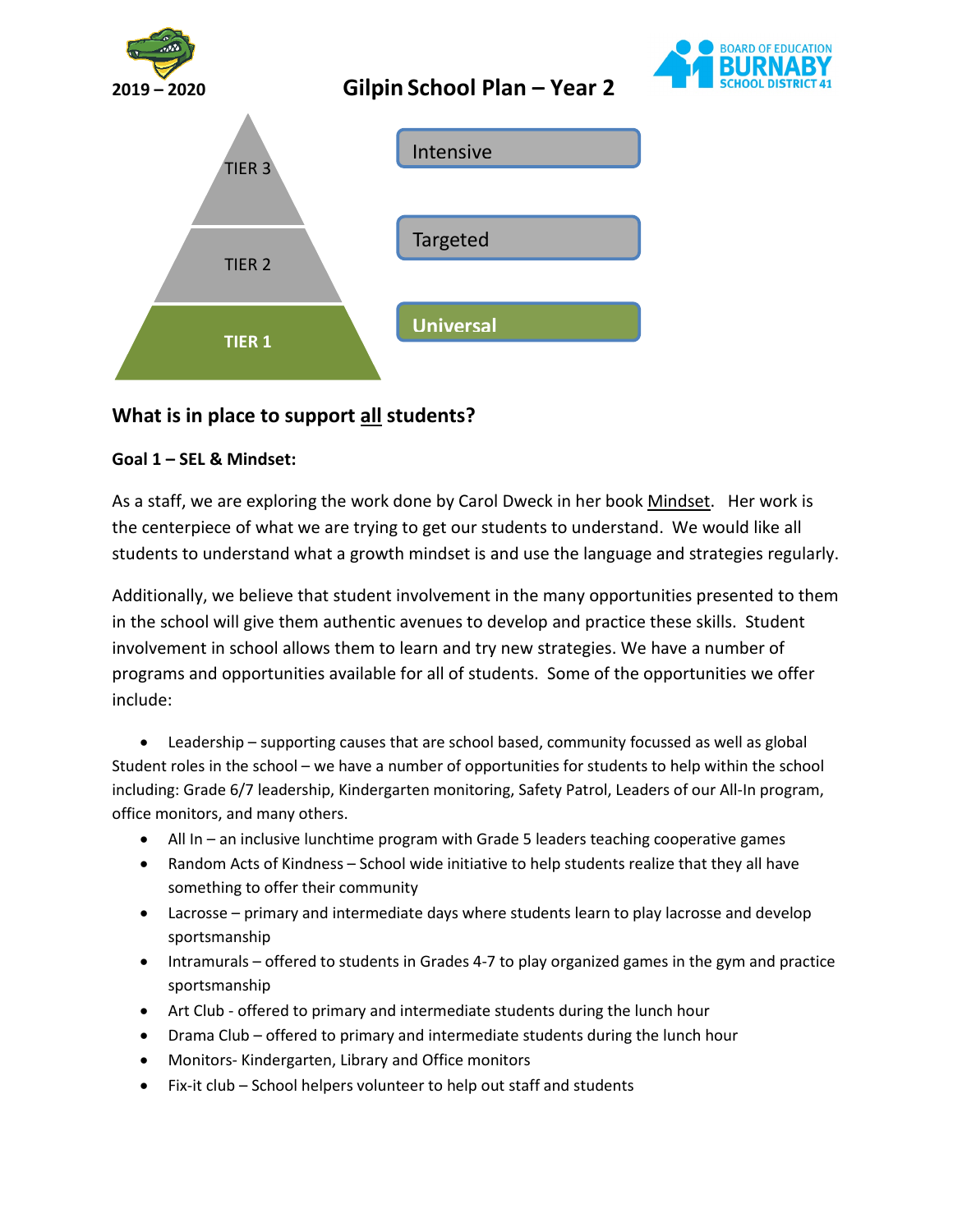



• Safety Patrol – volunteering before and after school to keep our students safe

In classrooms, teachers have a number of programs and supports that they have put in place to support their students including: using mindset language, class meetings, Mind Up, The Seven Habits, Zones of Regulation

Counselling: We have a strong network of counsellors including District Counsellors and Camaray who support our students.

### **Goal 2 - Writing:**

We are using school wide writes to create a baseline for all students and to measure the progress they are making throughout the year.

- Teachers are using the Six Traits of Writing to explicitly teach students how to work through the writing process; from preplanning to publishing.
- Small group instruction
- Homework clubs
- Extension activities
- Individual and differentiated instruction
- Incorporating Growth Mindset concepts into the writing process

## **Monitoring:**

### **Mindset:**

Data collection through program binders Anecdotal evidence through classroom discussions Feedback from direct teaching

## **Writing:**

Collaborative conversations between staff and students

Student self-assessments and goal setting.

School-wide writes

Annual class reviews

Conversations with and between teachers and educational assistants

Weekly team meetings, and report card data anecdotal comments.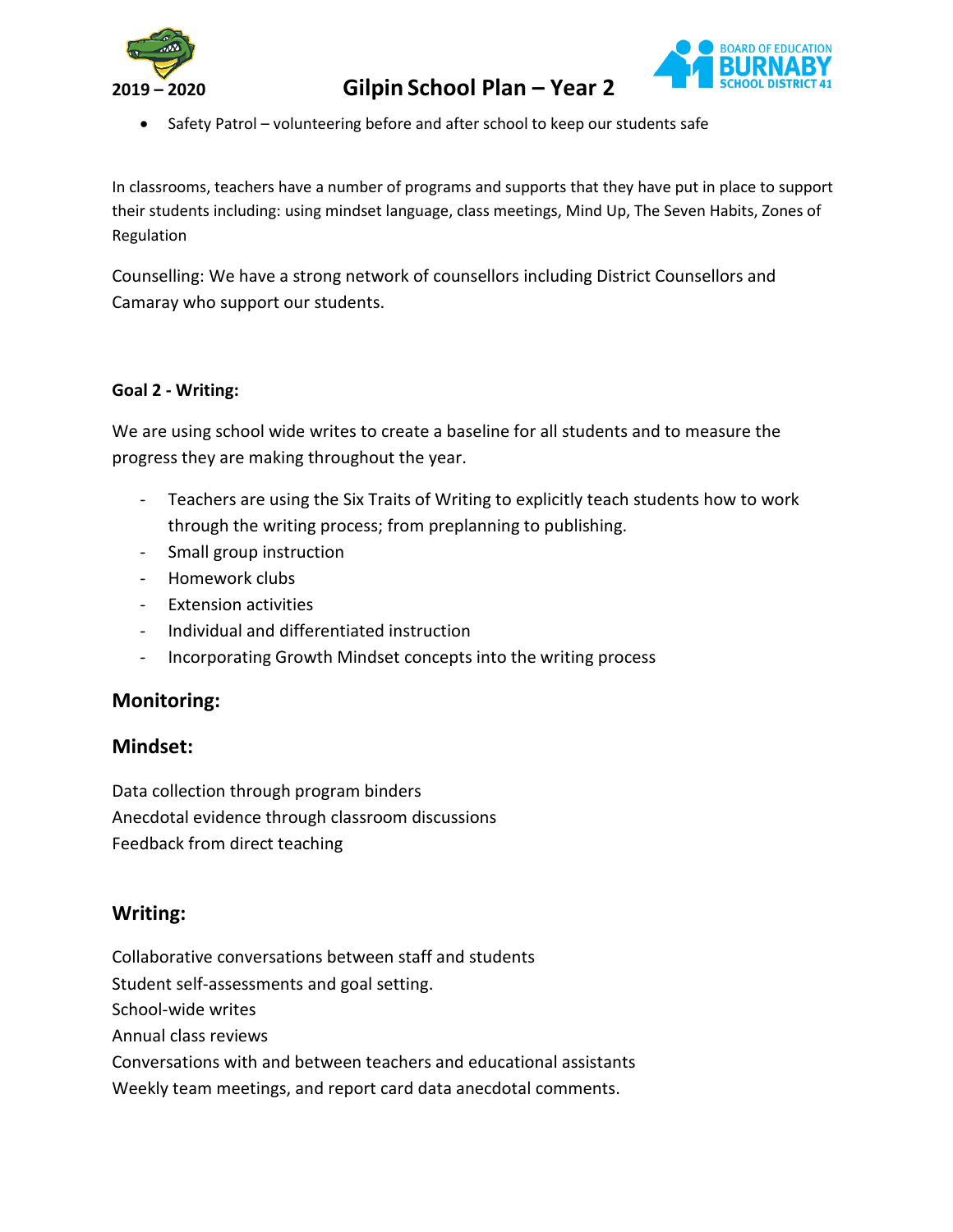



Report card data FSA results

## **How is class-wide data informing your next steps?**

The data we gather is used to guide us as to the programs we offer and the supports we put in place.



# **Based on class-wide assessment data, which students require more targeted interventions?**

Academic

- up to a year and a half below in any academic area
- with additional LSS support are keeping up with classroom curriculum
- may be working on an adapted program
- focus on development in lagging skills through LSS program
- may have some extra EA support in classroom when available
- intensive in class support from classroom teacher

Mindset

- require moderate amount of in-class support and extra planning with school based team
- have social and emotional learning goals connected to their individual education/learning plan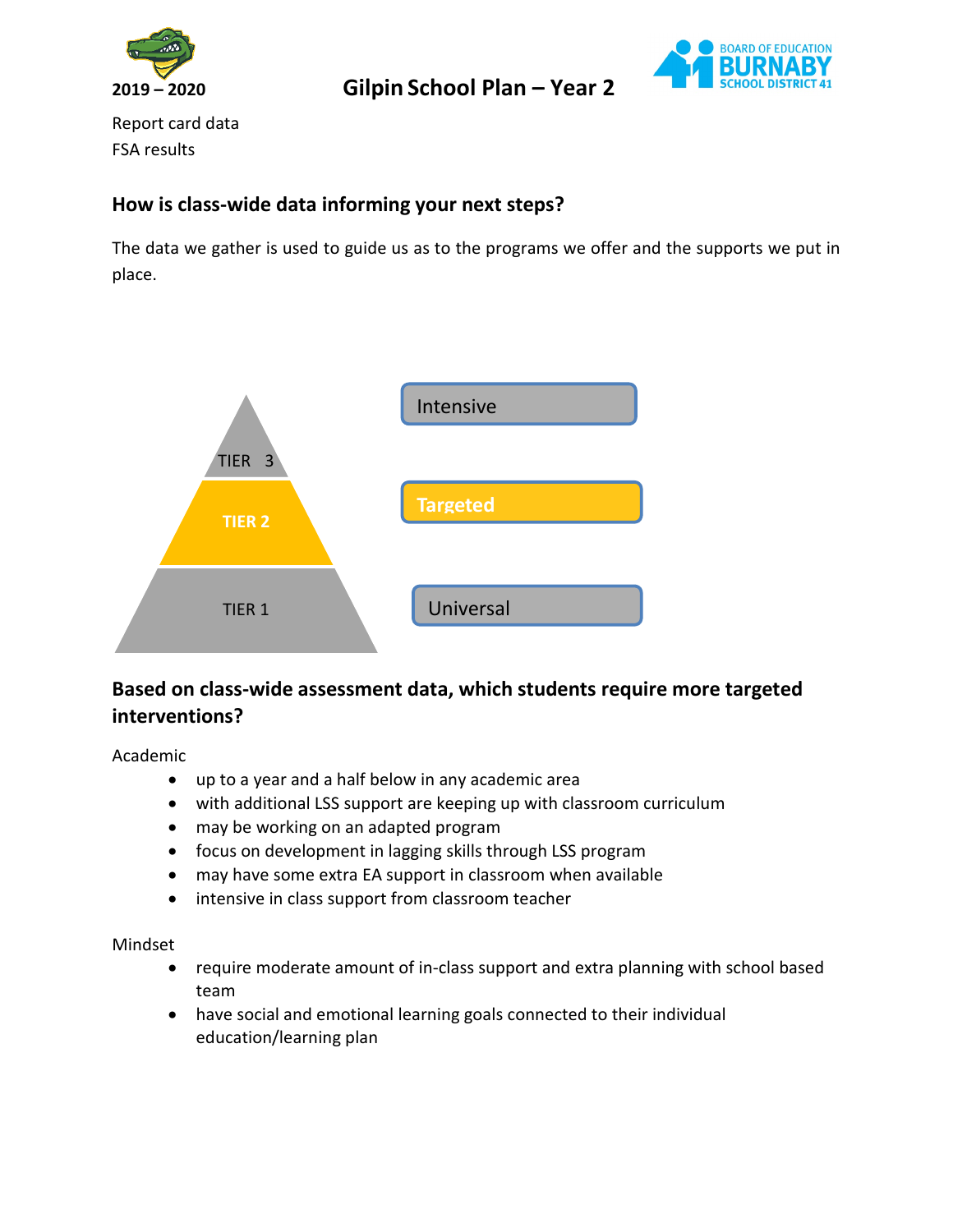



## **What interventions are you implementing to support these students?**

In class support, one on one and small group instruction 1 to 2 times per week. Social skill groups, social learning groups, LSS groups, educational assistants to support program goals

# **How are you monitoring progress for these students? How frequently?**

Ongoing classroom assessment, diagnostic assessment based on intervention being used, weekly meetings with EA and teachers to track progress, tracking of goals and objectives as outlined in student learning plans or IEP's with formal evaluations three times per year. We have a number of students through assessment data and teacher observations require a more targeted intervention. These students have been previously identified through school based team meetings; have been assessed by our LSS teacher and assessment results compared to classroom assessments teachers have completed. Team decision is made with parent consultation to add an intervention or increase frequency of delivery.

## **How are you adjusting instruction/programming in response to student needs?**

Creating new goals and objectives ongoing, changing the benchmarks once students have mastered specific skills with, ongoing assessment

## **How is the data informing next steps?**

The data informs us if we need to adjust and change to meet the learning goals and objectives set out.

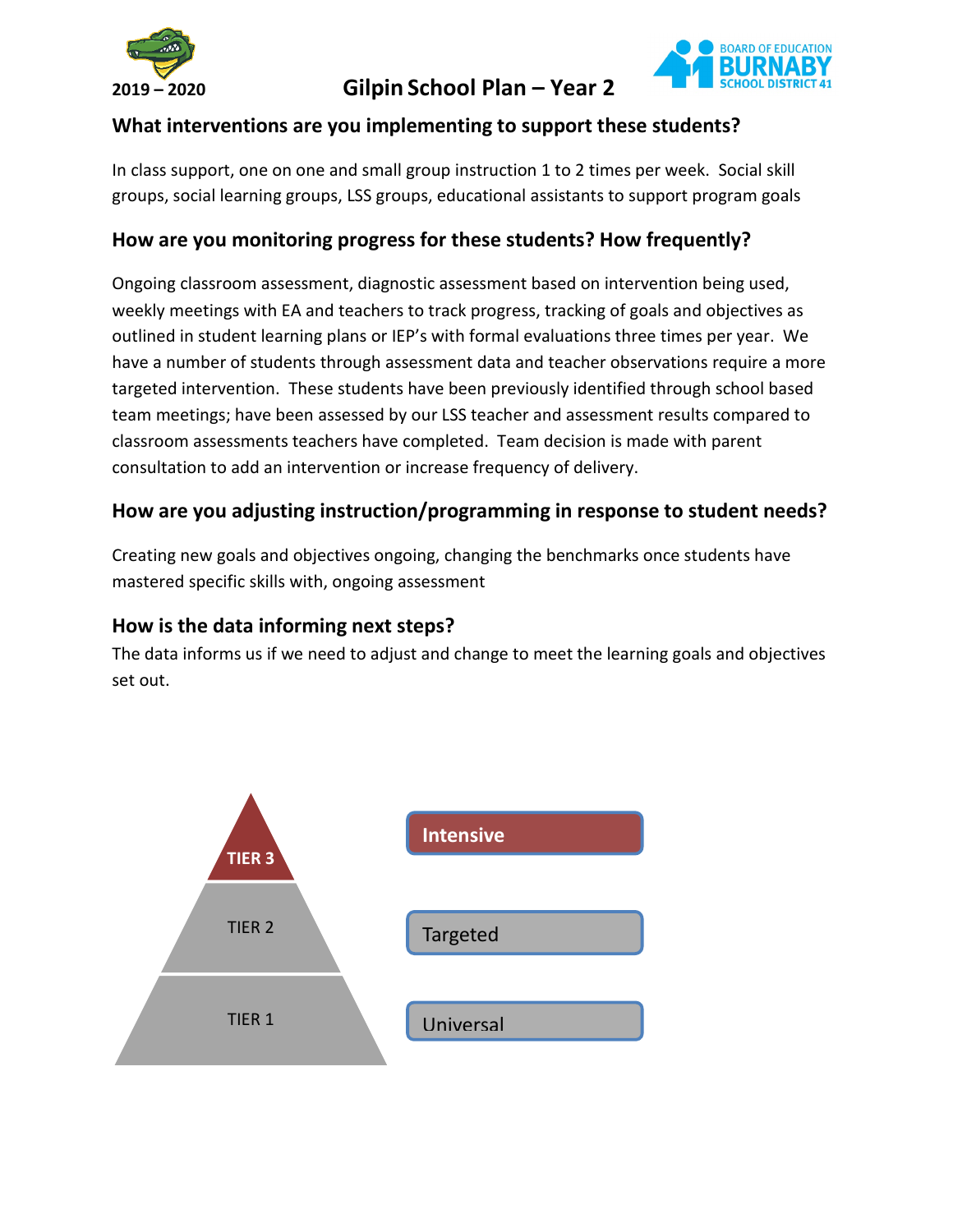



# **Based on your Tier 2 assessment data, which students require more targeted interventions**?

Academic

- at least 1.5 grade level below in one academic area
- require intensive Learning Support Services time (3 5 times per week)
- sessions may be one on one for 30 60 minutes time slots
- small group three times per week for 45 60 minutes

Mindset

- students require intensive behavioral support
- have social and emotional learning goals connected to their individual education/learning plan
- have social learning goals connected to their speech and language program

# **What individualized interventions are you implementing to support these students?**

Individualized instruction and small group support through LSS, counseling, ELL and SLP. Extra practice provided in the classroom setting and for home. Weekly collaboration with EA's that support these programs in the classroom.

# **How are you monitoring progress for these students? How frequently?**

Ongoing assessment using various tools as identified above. For students with IEPs, weekly communication with EA and teacher on progress.

We have a number of students who did not meet the learning goals and objectives stated. We have reassessed these goals and come up with a new plan for success. This may include increasing the frequency of the intervention, changing intervention and or reevaluating the learning intentions of these learning interventions.

# **How are you adjusting instruction/programming in response to student needs?**

Creating new goals and objectives ongoing, changing the benchmarks once students have mastered specific skills with ongoing assessment